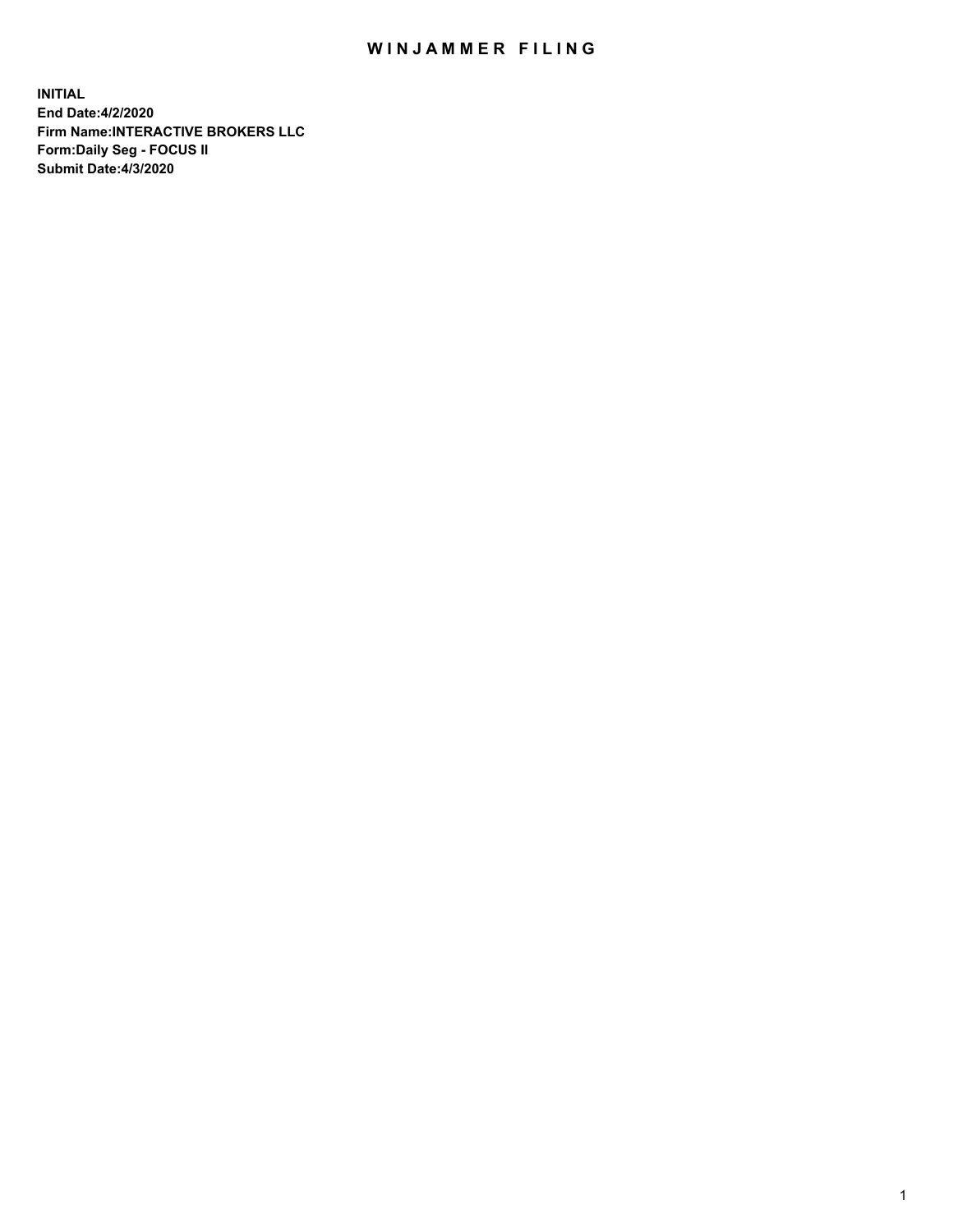**INITIAL End Date:4/2/2020 Firm Name:INTERACTIVE BROKERS LLC Form:Daily Seg - FOCUS II Submit Date:4/3/2020 Daily Segregation - Cover Page**

| Name of Company                                                                                                                                                                                                                                                                                                                | <b>INTERACTIVE BROKERS LLC</b>                                                                 |
|--------------------------------------------------------------------------------------------------------------------------------------------------------------------------------------------------------------------------------------------------------------------------------------------------------------------------------|------------------------------------------------------------------------------------------------|
| <b>Contact Name</b>                                                                                                                                                                                                                                                                                                            | James Menicucci                                                                                |
| <b>Contact Phone Number</b>                                                                                                                                                                                                                                                                                                    | 203-618-8085                                                                                   |
| <b>Contact Email Address</b>                                                                                                                                                                                                                                                                                                   | jmenicucci@interactivebrokers.c<br>om                                                          |
| FCM's Customer Segregated Funds Residual Interest Target (choose one):<br>a. Minimum dollar amount: ; or<br>b. Minimum percentage of customer segregated funds required:% ; or<br>c. Dollar amount range between: and; or<br>d. Percentage range of customer segregated funds required between:% and%.                         | <u>0</u><br>$\overline{\mathbf{0}}$<br>155,000,000 245,000,000<br>0 Q                          |
| FCM's Customer Secured Amount Funds Residual Interest Target (choose one):<br>a. Minimum dollar amount: ; or<br>b. Minimum percentage of customer secured funds required:%; or<br>c. Dollar amount range between: and; or<br>d. Percentage range of customer secured funds required between:% and%.                            | $\overline{\mathbf{0}}$<br>$\overline{\mathbf{0}}$<br>80,000,000 120,000,000<br>0 <sub>0</sub> |
| FCM's Cleared Swaps Customer Collateral Residual Interest Target (choose one):<br>a. Minimum dollar amount: ; or<br>b. Minimum percentage of cleared swaps customer collateral required:% ; or<br>c. Dollar amount range between: and; or<br>d. Percentage range of cleared swaps customer collateral required between:% and%. | $\frac{0}{0}$<br>$\underline{0}$ $\underline{0}$<br>0 <sub>0</sub>                             |

Attach supporting documents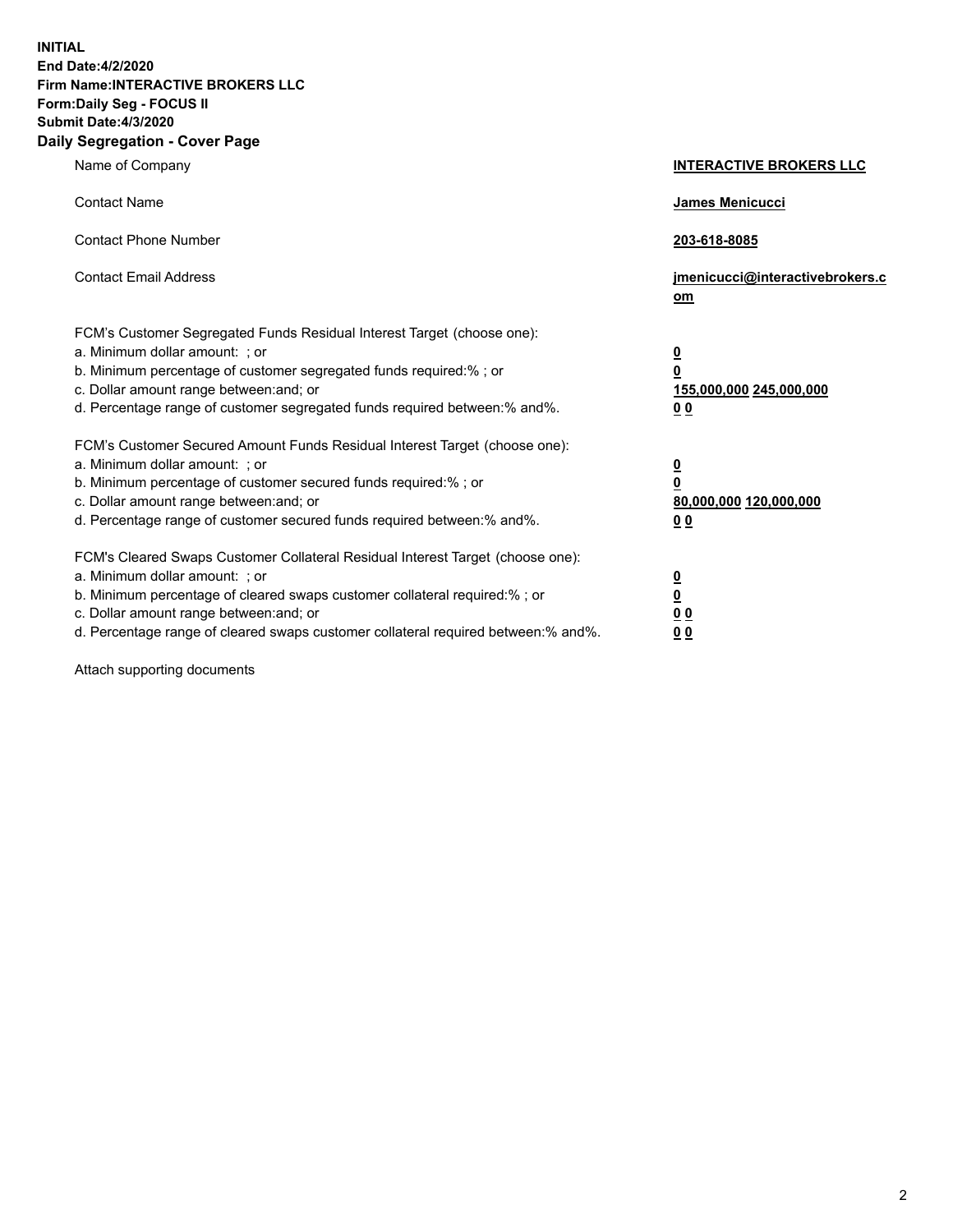**INITIAL End Date:4/2/2020 Firm Name:INTERACTIVE BROKERS LLC Form:Daily Seg - FOCUS II Submit Date:4/3/2020 Daily Segregation - Secured Amounts**

|     | Foreign Futures and Foreign Options Secured Amounts                                         |                                                             |
|-----|---------------------------------------------------------------------------------------------|-------------------------------------------------------------|
|     | Amount required to be set aside pursuant to law, rule or regulation of a foreign            | $0$ [7305]                                                  |
|     | government or a rule of a self-regulatory organization authorized thereunder                |                                                             |
| 1.  | Net ledger balance - Foreign Futures and Foreign Option Trading - All Customers             |                                                             |
|     | A. Cash                                                                                     | 552,463,361 [7315]                                          |
|     | B. Securities (at market)                                                                   | $0$ [7317]                                                  |
| 2.  | Net unrealized profit (loss) in open futures contracts traded on a foreign board of trade   | 2,067,325 [7325]                                            |
| 3.  | Exchange traded options                                                                     |                                                             |
|     | a. Market value of open option contracts purchased on a foreign board of trade              | 81,198 [7335]                                               |
|     | b. Market value of open contracts granted (sold) on a foreign board of trade                | -330,529 [7337]                                             |
| 4.  | Net equity (deficit) (add lines 1. 2. and 3.)                                               | 554,281,355 [7345]                                          |
| 5.  | Account liquidating to a deficit and account with a debit balances - gross amount           | 3,380 [7351]                                                |
|     | Less: amount offset by customer owned securities                                            | 0 [7352] 3,380 [7354]                                       |
| 6.  | Amount required to be set aside as the secured amount - Net Liquidating Equity              | 554,284,735 [7355]                                          |
|     | Method (add lines 4 and 5)                                                                  |                                                             |
| 7.  | Greater of amount required to be set aside pursuant to foreign jurisdiction (above) or line | 554, 284, 735 [7360]                                        |
|     | 6.                                                                                          |                                                             |
|     | FUNDS DEPOSITED IN SEPARATE REGULATION 30.7 ACCOUNTS                                        |                                                             |
| 1.  | Cash in banks                                                                               |                                                             |
|     | A. Banks located in the United States                                                       | 199,190,657 [7500]                                          |
|     | B. Other banks qualified under Regulation 30.7                                              | 0 [7520] 199,190,657 [7530]                                 |
| 2.  | Securities                                                                                  |                                                             |
|     | A. In safekeeping with banks located in the United States                                   | 379,877,800 [7540]                                          |
|     | B. In safekeeping with other banks qualified under Regulation 30.7                          | 0 [7560] 379,877,800 [7570]                                 |
| 3.  | Equities with registered futures commission merchants                                       |                                                             |
|     | A. Cash                                                                                     | $0$ [7580]                                                  |
|     | <b>B.</b> Securities                                                                        | $0$ [7590]                                                  |
|     | C. Unrealized gain (loss) on open futures contracts                                         | $0$ [7600]                                                  |
|     | D. Value of long option contracts                                                           | $0$ [7610]                                                  |
|     | E. Value of short option contracts                                                          | 0 [7615] 0 [7620]                                           |
| 4.  | Amounts held by clearing organizations of foreign boards of trade                           |                                                             |
|     | A. Cash                                                                                     | $Q$ [7640]                                                  |
|     | <b>B.</b> Securities                                                                        | $0$ [7650]                                                  |
|     | C. Amount due to (from) clearing organization - daily variation                             | $0$ [7660]                                                  |
|     | D. Value of long option contracts                                                           | $0$ [7670]                                                  |
|     | E. Value of short option contracts                                                          | 0 [7675] 0 [7680]                                           |
| 5.  | Amounts held by members of foreign boards of trade                                          |                                                             |
|     | A. Cash                                                                                     | 98,004,438 [7700]                                           |
|     | <b>B.</b> Securities                                                                        | $0$ [7710]                                                  |
|     | C. Unrealized gain (loss) on open futures contracts                                         | 2,077,535 [7720]                                            |
|     | D. Value of long option contracts                                                           | 81,198 [7730]                                               |
|     | E. Value of short option contracts                                                          | <mark>-330,529</mark> [7735] <mark>99,832,642</mark> [7740] |
| 6.  | Amounts with other depositories designated by a foreign board of trade                      | $0$ [7760]                                                  |
| 7.  | Segregated funds on hand                                                                    | $0$ [7765]                                                  |
| 8.  | Total funds in separate section 30.7 accounts                                               | 678,901,099 [7770]                                          |
| 9.  | Excess (deficiency) Set Aside for Secured Amount (subtract line 7 Secured Statement         | 124,616,364 [7380]                                          |
|     | Page 1 from Line 8)                                                                         |                                                             |
| 10. | Management Target Amount for Excess funds in separate section 30.7 accounts                 | 80,000,000 [7780]                                           |
| 11. | Excess (deficiency) funds in separate 30.7 accounts over (under) Management Target          | 44,616,364 [7785]                                           |
|     |                                                                                             |                                                             |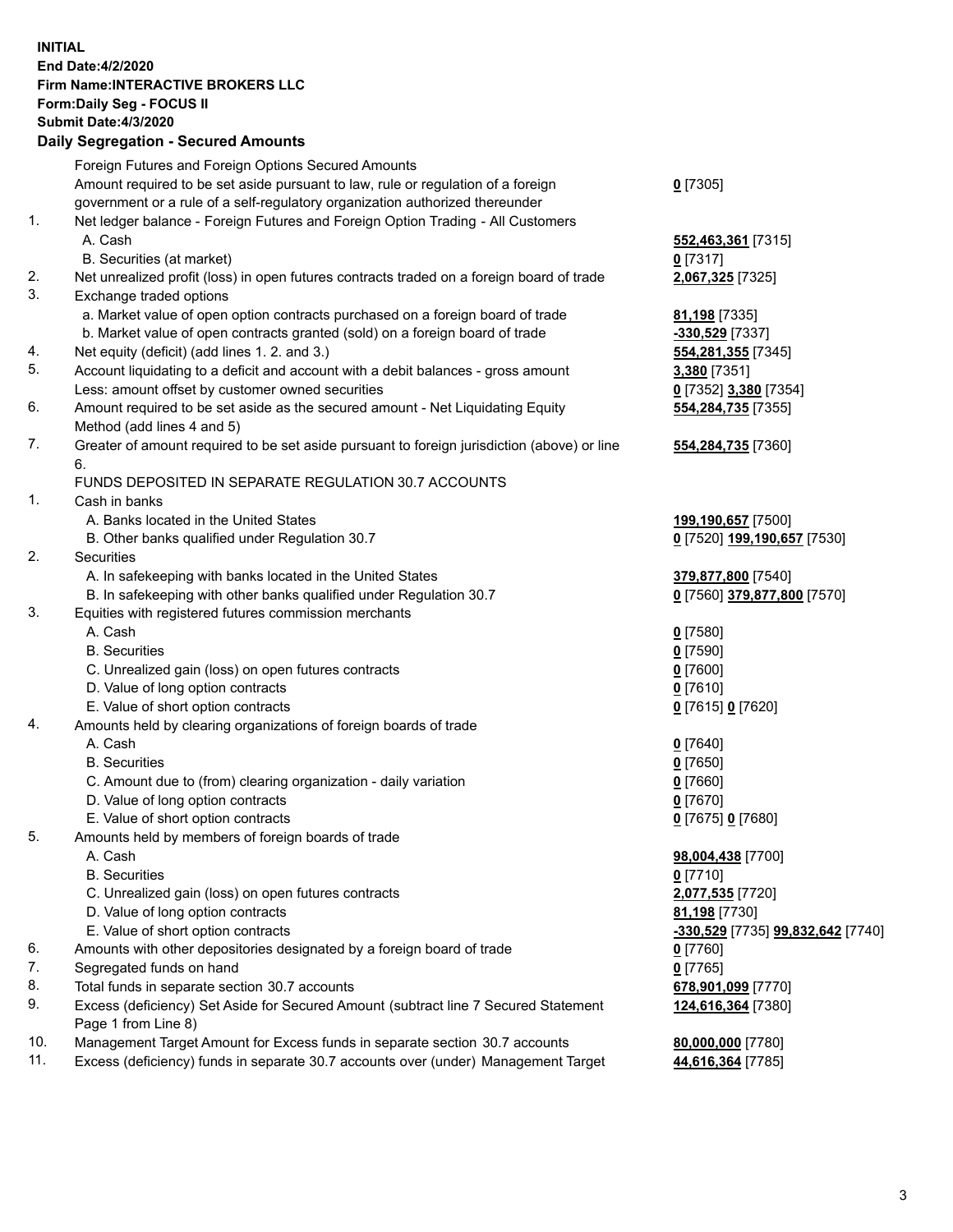**INITIAL End Date:4/2/2020 Firm Name:INTERACTIVE BROKERS LLC Form:Daily Seg - FOCUS II Submit Date:4/3/2020 Daily Segregation - Segregation Statement** SEGREGATION REQUIREMENTS(Section 4d(2) of the CEAct) 1. Net ledger balance A. Cash **6,244,476,032** [7010] B. Securities (at market) **0** [7020] 2. Net unrealized profit (loss) in open futures contracts traded on a contract market **-72,683,729** [7030] 3. Exchange traded options A. Add market value of open option contracts purchased on a contract market **395,794,774** [7032] B. Deduct market value of open option contracts granted (sold) on a contract market **-391,389,860** [7033] 4. Net equity (deficit) (add lines 1, 2 and 3) **6,176,197,217** [7040] 5. Accounts liquidating to a deficit and accounts with debit balances - gross amount **5,140,039** [7045] Less: amount offset by customer securities **0** [7047] **5,140,039** [7050] 6. Amount required to be segregated (add lines 4 and 5) **6,181,337,256** [7060] FUNDS IN SEGREGATED ACCOUNTS 7. Deposited in segregated funds bank accounts A. Cash **2,915,483,367** [7070] B. Securities representing investments of customers' funds (at market) **1,951,526,200** [7080] C. Securities held for particular customers or option customers in lieu of cash (at market) **0** [7090] 8. Margins on deposit with derivatives clearing organizations of contract markets A. Cash **411,885,857** [7100] B. Securities representing investments of customers' funds (at market) **1,145,208,441** [7110] C. Securities held for particular customers or option customers in lieu of cash (at market) **0** [7120] 9. Net settlement from (to) derivatives clearing organizations of contract markets **-6,263,511** [7130] 10. Exchange traded options A. Value of open long option contracts **392,701,594** [7132] B. Value of open short option contracts **-388,420,622** [7133] 11. Net equities with other FCMs A. Net liquidating equity **0** [7140] B. Securities representing investments of customers' funds (at market) **0** [7160] C. Securities held for particular customers or option customers in lieu of cash (at market) **0** [7170] 12. Segregated funds on hand **0** [7150] 13. Total amount in segregation (add lines 7 through 12) **6,422,121,326** [7180] 14. Excess (deficiency) funds in segregation (subtract line 6 from line 13) **240,784,070** [7190] 15. Management Target Amount for Excess funds in segregation **155,000,000** [7194] 16. Excess (deficiency) funds in segregation over (under) Management Target Amount **85,784,070** [7198]

Excess